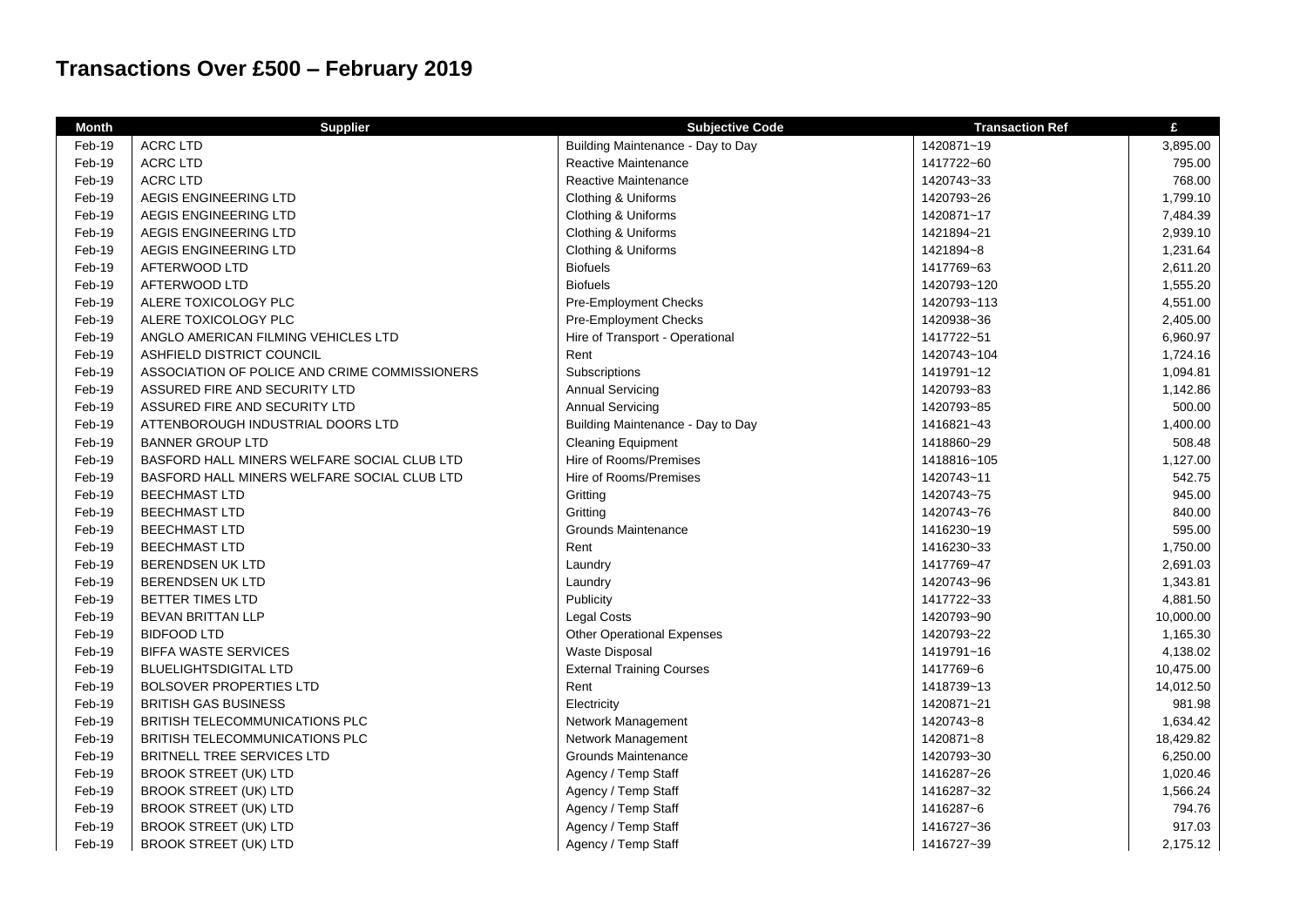| <b>Month</b> | <b>Supplier</b>                     | <b>Subjective Code</b>                          | <b>Transaction Ref</b> | £         |
|--------------|-------------------------------------|-------------------------------------------------|------------------------|-----------|
| Feb-19       | <b>BROOK STREET (UK) LTD</b>        | Agency / Temp Staff                             | 1416727~41             | 1,009.70  |
| Feb-19       | <b>BROOK STREET (UK) LTD</b>        | Agency / Temp Staff                             | 1416727~9              | 794.76    |
| Feb-19       | <b>BROOK STREET (UK) LTD</b>        | Agency / Temp Staff                             | 1418816~102            | 1,737.54  |
| Feb-19       | <b>BROOK STREET (UK) LTD</b>        | Agency / Temp Staff                             | 1418816~107            | 733.64    |
| Feb-19       | <b>BROOK STREET (UK) LTD</b>        | Agency / Temp Staff                             | 1418816~110            | 3,009.43  |
| Feb-19       | <b>BROOK STREET (UK) LTD</b>        | Agency / Temp Staff                             | 1418816~112            | 1,853.80  |
| Feb-19       | <b>BROOK STREET (UK) LTD</b>        | Agency / Temp Staff                             | 1418816~14             | 1,320.29  |
| Feb-19       | <b>BROOK STREET (UK) LTD</b>        | Agency / Temp Staff                             | 1418816~69             | 908.72    |
| Feb-19       | <b>BROOK STREET (UK) LTD</b>        | <b>Consultants Fees</b>                         | 1416287~37             | 2,006.36  |
| Feb-19       | <b>BROOK STREET (UK) LTD</b>        | <b>Consultants Fees</b>                         | 1416727~46             | 1,003.17  |
| Feb-19       | <b>BROOK STREET (UK) LTD</b>        | <b>Consultants Fees</b>                         | 1420743~119            | 3,009.51  |
| Feb-19       | <b>BROOK STREET (UK) LTD</b>        | <b>Consultants Fees</b>                         | 1420871~66             | 1,003.18  |
| Feb-19       | <b>BT GLOBAL SERVICES</b>           | Airwave Service Charges                         | 1420938~16             | 541.66    |
| Feb-19       | <b>BUDDI LTD</b>                    | Maintenance/Consumables Specialist Op Equipment | 1416230~49             | 2,475.00  |
| Feb-19       | <b>BUYWORKS LTD</b>                 | <b>Consultants Fees</b>                         | 1420793~16             | 4,050.00  |
| Feb-19       | <b>CAMERON FORECOURT LTD</b>        | <b>Planned Maintenance</b>                      | 1417769~23             | 561.00    |
| Feb-19       | <b>CAMERON FORECOURT LTD</b>        | <b>Reactive Maintenance</b>                     | 1416727~23             | 568.02    |
| Feb-19       | <b>CAPITA BUSINESS SERVICES LTD</b> | <b>Hotel Accommodation</b>                      | 1416230~65             | 560.42    |
| Feb-19       | CAPITA BUSINESS SERVICES LTD        | <b>Hotel Accommodation</b>                      | 1416287~19             | 717.15    |
| Feb-19       | CAPITA BUSINESS SERVICES LTD        | <b>Hotel Accommodation</b>                      | 1416727~17             | 1,422.51  |
| Feb-19       | CAPITA BUSINESS SERVICES LTD        | <b>Hotel Accommodation</b>                      | 1416821~26             | 654.00    |
| Feb-19       | CAPITA BUSINESS SERVICES LTD        | <b>Hotel Accommodation</b>                      | 1416821~37             | 682.00    |
|              |                                     |                                                 |                        |           |
| Feb-19       | CAPITA BUSINESS SERVICES LTD        | <b>Hotel Accommodation</b>                      | 1417814~38             | 1,686.22  |
| Feb-19       | CAPITA BUSINESS SERVICES LTD        | Public Transport & Parking                      | 1418816~114            | 669.05    |
| Feb-19       | CAPITA BUSINESS SERVICES LTD        | Public Transport & Parking                      | 1418816~41             | 875.75    |
| Feb-19       | CAPITA BUSINESS SERVICES LTD        | Public Transport & Parking                      | 1418816~45             | 1,476.30  |
| Feb-19       | <b>CAPITA BUSINESS SERVICES LTD</b> | <b>Public Transport &amp; Parking</b>           | 1418816~62             | 909.42    |
| Feb-19       | <b>CDW LTD</b>                      | Hardware - maintenance                          | 1418816~8              | 639.79    |
| Feb-19       | <b>CDW LTD</b>                      | Other IT Costs                                  | 1418816~10             | 1,917.00  |
| Feb-19       | <b>CDW LTD</b>                      | Other IT Costs                                  | 1420938~8              | 587.70    |
| Feb-19       | <b>CERTAS ENERGY UK LTD</b>         | <b>Diesel</b>                                   | 1416230~59             | 12,094.61 |
| Feb-19       | <b>CERTAS ENERGY UK LTD</b>         | <b>Diesel</b>                                   | 1416821~65             | 15,112.52 |
| Feb-19       | <b>CERTAS ENERGY UK LTD</b>         | <b>Diesel</b>                                   | 1417769~48             | 12,107.84 |
| Feb-19       | <b>CERTAS ENERGY UK LTD</b>         | <b>Diesel</b>                                   | 1420793~92             | 15,194.51 |
| Feb-19       | <b>CHARLES FELLOWS SUPPLIES LTD</b> | Clothing & Uniforms                             | 1419791~18             | 519.20    |
| Feb-19       | <b>CHARLES FELLOWS SUPPLIES LTD</b> | Clothing & Uniforms                             | 1420793~36             | 764.00    |
| Feb-19       | <b>CHARLES FELLOWS SUPPLIES LTD</b> | Clothing & Uniforms                             | 1420871~23             | 621.60    |
| Feb-19       | CHILD RESCUE COALITION EU           | <b>External Training Courses</b>                | 1420793~6              | 1,548.00  |
| Feb-19       | <b>CINTRA LTD</b>                   | <b>Interpreters Fees</b>                        | 1420871~34             | 25,188.30 |
| Feb-19       | <b>CIPFA BUSINESS LTD</b>           | <b>Professional Fees</b>                        | 1417722~24             | 590.00    |
| Feb-19       | <b>CIVICA UK LTD</b>                | <b>Systems Development</b>                      | 1421991~13             | 11,155.75 |
| Feb-19       | <b>COLLEGE GARTH LTD</b>            | Police Dogs - Feed/kennelling/vets              | 1421768~8              | 847.58    |
| Feb-19       | <b>COLLEGE OF POLICING</b>          | <b>External Training Courses</b>                | 1416727~8              | 575.00    |
| Feb-19       | <b>COLLEGE OF POLICING</b>          | <b>External Training Courses</b>                | 1418816~64             | 525.00    |
| Feb-19       | <b>COLLEGE OF POLICING</b>          | <b>External Training Courses</b>                | 1420793~9              | 1,821.50  |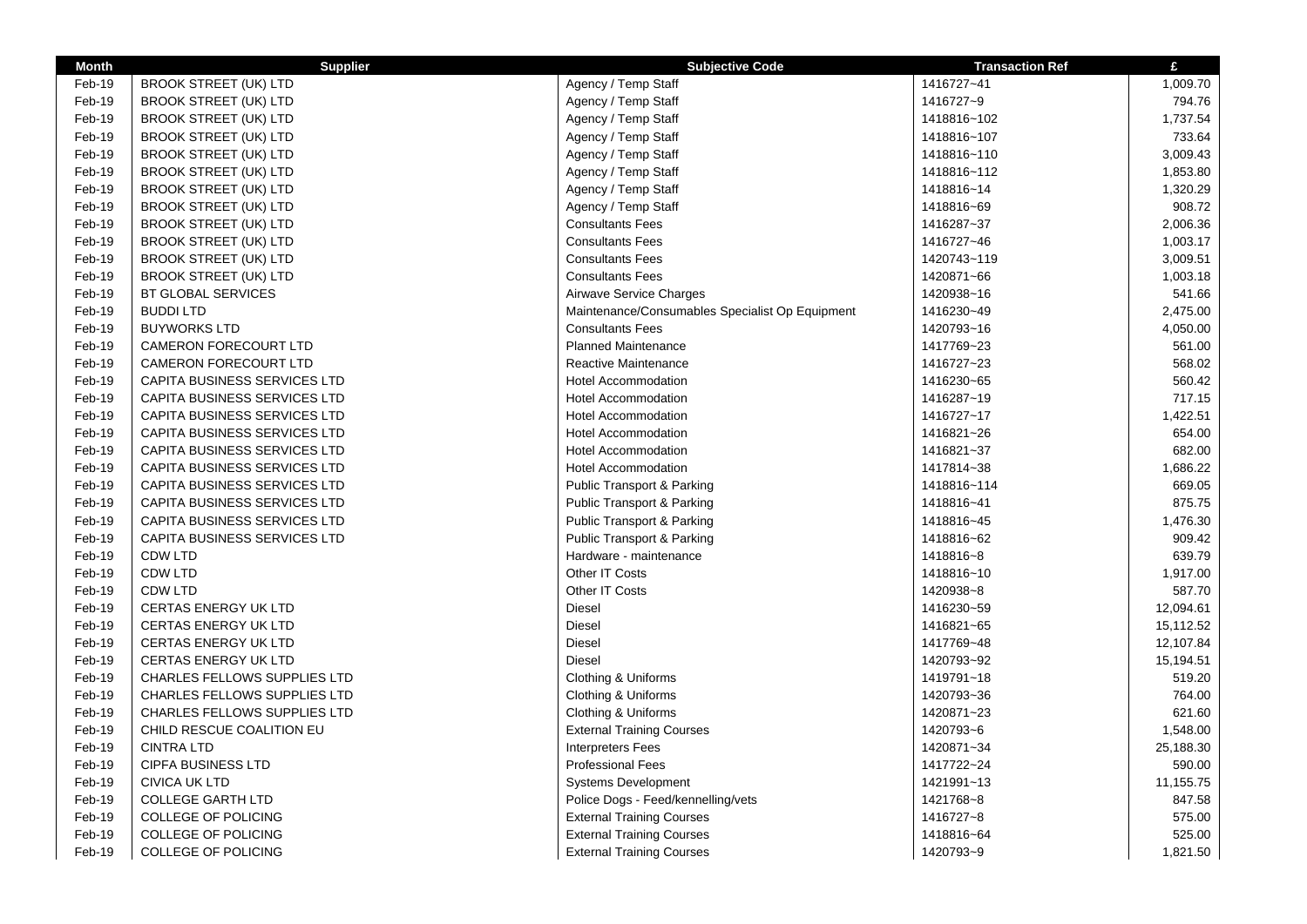| <b>Month</b> | <b>Supplier</b>                | <b>Subjective Code</b>                          | <b>Transaction Ref</b> | £         |
|--------------|--------------------------------|-------------------------------------------------|------------------------|-----------|
| Feb-19       | <b>COLLEGE OF POLICING</b>     | <b>External Training Courses</b>                | 1420793~94             | 4,333.50  |
| Feb-19       | <b>COLLEGE OF POLICING</b>     | <b>External Training Courses</b>                | 1420938~34             | 1,840.00  |
| Feb-19       | <b>COLLEGE OF POLICING</b>     | <b>External Training Courses</b>                | 1420938~39             | 2,420.00  |
| Feb-19       | <b>COONEEN AT WORK LTD</b>     | Clothing & Uniforms                             | 1417722~26             | 96,073.68 |
| Feb-19       | <b>COONEEN AT WORK LTD</b>     | Clothing & Uniforms                             | 1417769~17             | 2,083.33  |
| Feb-19       | <b>CORONA ENERGY</b>           | Gas                                             | 1418816~55             | 11,287.60 |
| Feb-19       | <b>CRAYON LTD</b>              | Software Licences                               | 1417722~46             | 3,150.00  |
| Feb-19       | CREST ADVISORY (UK) LTD        | Specific Grants awarded                         | 1418739~20             | 12,500.00 |
| Feb-19       | <b>CROWN LIFT TRUCKS LTD</b>   | Building Maintenance - Day to Day               | 1420871~15             | 9,186.36  |
| Feb-19       | <b>CTS RENEWABLES LTD</b>      | <b>Annual Servicing</b>                         | 1420743~83             | 562.50    |
| Feb-19       | <b>CTS RENEWABLES LTD</b>      | <b>Annual Servicing</b>                         | 1420743~85             | 963.97    |
| Feb-19       | <b>CTS RENEWABLES LTD</b>      | Planned PPM Contract                            | 1420871~47             | 2,664.46  |
| Feb-19       | <b>CTS RENEWABLES LTD</b>      | Planned PPM Contract                            | 1420871~49             | 2,455.28  |
| Feb-19       | D.TEC INTERNATIONAL LTD        | Maintenance/Consumables Specialist Op Equipment | 1416821~13             | 1,071.00  |
| Feb-19       | <b>DFP SERVICES LTD</b>        | <b>Annual Servicing</b>                         | 1416821~57             | 817.00    |
| Feb-19       | DFP SERVICES LTD               | Planned PPM Contract                            | 1416727~40             | 642.53    |
| Feb-19       | DFP SERVICES LTD               | Planned PPM Contract                            | 1416821~58             | 978.47    |
| Feb-19       | DFP SERVICES LTD               | Planned PPM Contract                            | 1416821~66             | 2,194.07  |
| Feb-19       | DFP SERVICES LTD               | Planned PPM Contract                            | 1420743~95             | 550.00    |
| Feb-19       | DFP SERVICES LTD               | Planned PPM Contract                            | 1421025~38             | 3,467.25  |
| Feb-19       | DR VICTORIA AZIZ               | <b>Professional Fees</b>                        | 1417769~27             | 1,200.00  |
| Feb-19       | <b>EAST MIDLANDS RFCA</b>      | Hire of Rooms/Premises                          | 1416821~70             | 2,030.00  |
| Feb-19       | <b>EAST MIDLANDS RFCA</b>      | Hire of Rooms/Premises                          | 1417769~7              | 4,600.00  |
| Feb-19       | <b>EASTWOOD TOWN COUNCIL</b>   | Rent                                            | 1420871~57             | 1,697.50  |
| Feb-19       | EDF ENERGY CUSTOMERS PLC       | Electricity                                     | 1417722~28             | 9,858.76  |
| Feb-19       | EDF ENERGY CUSTOMERS PLC       | Electricity                                     | 1417722~35             | 830.32    |
| Feb-19       | EDF ENERGY CUSTOMERS PLC       | Electricity                                     | 1417722~36             | 4,207.01  |
| Feb-19       | EDF ENERGY CUSTOMERS PLC       | Electricity                                     | 1417722~37             | 20,001.90 |
| Feb-19       | EDF ENERGY CUSTOMERS PLC       | Electricity                                     | 1417722~38             | 3,572.95  |
| Feb-19       | EDF ENERGY CUSTOMERS PLC       | Electricity                                     | 1417722~41             | 30,907.67 |
| Feb-19       | EDF ENERGY CUSTOMERS PLC       | Electricity                                     | 1417722~42             | 3,041.74  |
| Feb-19       | <b>EDGAR BROTHERS</b>          | Firearms & Supplies                             | 1418816~124            | 1,998.00  |
| Feb-19       | <b>ELLIOTT GROUP LTD</b>       | <b>Fixtures &amp; Fittings</b>                  | 1417769~59             | 799.22    |
| Feb-19       | <b>ELLIOTT GROUP LTD</b>       | Hire of Rooms/Premises                          | 1419791~26             | 3,403.04  |
| Feb-19       | <b>ELLIOTT GROUP LTD</b>       | <b>Legal Costs</b>                              | 1417769~70             | 4,228.58  |
| Feb-19       | <b>EMMA FERRIMAN LTD</b>       | <b>Professional Fees</b>                        | 1418739~24             | 1,200.00  |
| Feb-19       | <b>EMMA WARDROPPER</b>         | <b>External Training Courses</b>                | 1420938~9              | 763.00    |
| Feb-19       | <b>EMTEC LABORATORIES LTD</b>  | <b>Specialist Operational Equipment</b>         | 1416727~29             | 720.00    |
| Feb-19       | ENTERPRISE RENT-A-CAR (UK) LTD | Hire of Transport - Operational                 | 1421768~22             | 3,397.70  |
| Feb-19       | EON UK ENERGY SERVICES LTD     | Electricity                                     | 1417722~39             | 552.94    |
| Feb-19       | <b>EPAY LTD</b>                | <b>Electronic Forensics</b>                     | 1416821~18             | 599.76    |
| Feb-19       | EPPERSTONE RIFLE RANGE         | Rent                                            | 1416821~28             | 2,500.00  |
| Feb-19       | EVERYTHING EVERYWHERE LTD      | Minor Systems                                   | 1420871~51             | 749.70    |
| Feb-19       | EVERYTHING EVERYWHERE LTD      | Mobile Phone Call Charges & Contract Cost       | 1417769~54             | 2,420.77  |
| Feb-19       | EVERYTHING EVERYWHERE LTD      | Mobile Phone Call Charges & Contract Cost       | 1417769~9              | 3,963.45  |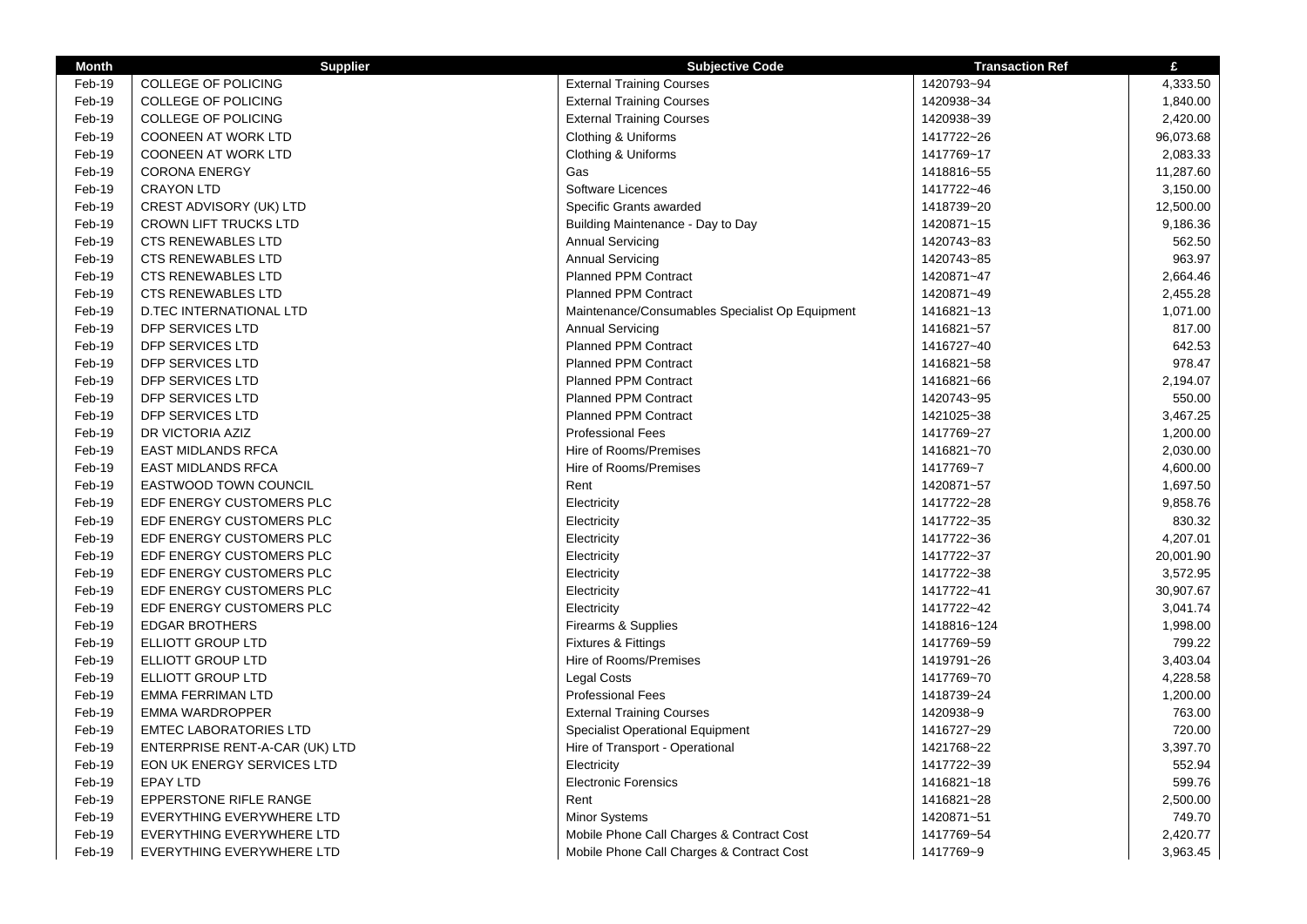| <b>Month</b> | <b>Supplier</b>                    | <b>Subjective Code</b>                    | <b>Transaction Ref</b> | £         |
|--------------|------------------------------------|-------------------------------------------|------------------------|-----------|
| Feb-19       | <b>EVERYTHING EVERYWHERE LTD</b>   | Mobile Phone Call Charges & Contract Cost | 1417814~10             | 9,759.23  |
| Feb-19       | EVERYTHING EVERYWHERE LTD          | Mobile Phone Call Charges & Contract Cost | 1418860~11             | 14,000.00 |
| Feb-19       | <b>EXPERIAN LTD</b>                | Searches                                  | 1416230~69             | 4,387.18  |
| Feb-19       | <b>EXPERIAN LTD</b>                | Software Licences                         | 1416230~34             | 1,337.08  |
| Feb-19       | <b>FAIRACRE SERVICES</b>           | Building Maintenance - Day to Day         | 1416821~20             | 692.36    |
| Feb-19       | <b>FAIRACRE SERVICES</b>           | Building Maintenance - Day to Day         | 1420743~24             | 1,156.09  |
| Feb-19       | <b>FAIRACRE SERVICES</b>           | Building Maintenance - Day to Day         | 1421894~17             | 13,373.63 |
| Feb-19       | <b>FAIRACRE SERVICES</b>           | Building Maintenance - Day to Day         | 1421894~23             | 4,068.00  |
| Feb-19       | <b>FAIRACRE SERVICES</b>           | Reactive Maintenance                      | 1421894~29             | 600.00    |
| Feb-19       | FIREBRAND TRAINING LTD             | <b>External Training Courses</b>          | 1416230~78             | 6,250.00  |
| Feb-19       | <b>FLOGAS BRITAIN LTD</b>          | <b>Heating Fuel Oil</b>                   | 1417814~24             | 766.90    |
| Feb-19       | <b>FRASER BROWN SOLICITORS</b>     | <b>External Training Courses</b>          | 1418816~122            | 740.00    |
| Feb-19       | FWP PLUMBERS NOTTINGHAM LTD        | Building Maintenance - Day to Day         | 1417769~22             | 1,096.67  |
| Feb-19       | FWP PLUMBERS NOTTINGHAM LTD        | Fixtures & Fittings                       | 1417769~56             | 1,742.99  |
| Feb-19       | <b>FWP PLUMBERS NOTTINGHAM LTD</b> | <b>Reactive Maintenance</b>               | 1416821~44             | 1,309.93  |
| Feb-19       | <b>GB GROUP PLC</b>                | Software Licences                         | 1421025~8              | 17,950.00 |
| Feb-19       | GBB (UK) LTD                       | Vehicle Maintenance                       | 1416287~16             | 555.00    |
| Feb-19       | <b>GEDLING BOROUGH COUNCIL</b>     | Rent                                      | 1416287~28             | 7,875.00  |
| Feb-19       | GINGERS OF NOTTINGHAM LTD          | <b>Contract Catering</b>                  | 1420938~38             | 1,015.00  |
| Feb-19       | <b>GLIDER DIGITAL LTD</b>          | Web Infrastructure                        | 1416230~55             | 960.97    |
| Feb-19       | <b>GLOBAL ENTERPRISE NETWORKS</b>  | <b>External Training Courses</b>          | 1418739~8              | 604.80    |
| Feb-19       | <b>GO 2 TELECOM LTD</b>            | <b>Other Operational Expenses</b>         | 1420871~60             | 1,745.65  |
| Feb-19       | <b>GRG PUBLIC RESOURCES LTD</b>    | Damage to Property / Boarding Up          | 1420793~57             | 600.00    |
| Feb-19       | <b>HAMPSONS RECOVERY</b>           | Vehicle Recovery Costs                    | 1417769~12             | 17,297.40 |
| Feb-19       | HAYS SPECIALIST RECRUITMENT LTD    | Agency / Temp Staff                       | 1420793~12             | 2,829.80  |
| Feb-19       | <b>HEALTHWORK LTD</b>              | <b>Other Medical Costs</b>                | 1417769~26             | 1,575.00  |
| Feb-19       | <b>HEALTHWORK LTD</b>              | <b>Other Medical Costs</b>                | 1418739~23             | 1,350.00  |
| Feb-19       | HM REVENUE & CUSTOMS               | Apprentice Levy                           | 1416287~29             | 46,859.00 |
| Feb-19       | HM REVENUE & CUSTOMS               | Apprentice Levy                           | 1421894~51             | 51,854.00 |
| Feb-19       | <b>HMCTS</b>                       | <b>Other Partnerships</b>                 | 1416230~48             | 9,546.72  |
| Feb-19       | <b>HMCTS</b>                       | <b>Other Partnerships</b>                 | 1420743~60             | 9,062.75  |
| Feb-19       | HUMAN APPLICATIONS LTD             | <b>External Training Courses</b>          | 1420793~9              | 725.00    |
| Feb-19       | <b>ICE WATCH LTD</b>               | Gritting                                  | 1418816~56             | 13,132.00 |
| Feb-19       | <b>IMARA</b>                       | Other PA Grants                           | 1419791~28             | 8,325.16  |
| Feb-19       | INFLUENTIAL SOFTWARE SERVICES LTD  | <b>External Training Courses</b>          | 1417722~91             | 3,750.00  |
| Feb-19       | <b>IRON MOUNTAIN (UK) LTD</b>      | Storage                                   | 1420871~52             | 3,870.00  |
| Feb-19       | <b>JACKSONS RECOVERY LTD</b>       | <b>Vehicle Recovery Costs</b>             | 1416230~7              | 36,324.00 |
| Feb-19       | <b>JACKSONS RECOVERY LTD</b>       | Vehicle Recovery Costs                    | 1417722~18             | 42,838.00 |
| Feb-19       | JAYNE SALT                         | <b>Legal Costs</b>                        | 1419791~27             | 1,260.20  |
| Feb-19       | JML SOFTWARE SOLUTIONS LTD         | Systems Development                       | 1420743~12             | 7,596.48  |
| Feb-19       | <b>JSE CONTRACT SERVICES LTD</b>   | <b>Planned Maintenance</b>                | 1416821~21             | 647.80    |
| Feb-19       | KINGS SECURITY SYSTEMS LTD         | <b>Planned Maintenance</b>                | 1416230~13             | 1,197.50  |
| Feb-19       | KINGS SECURITY SYSTEMS LTD         | <b>Planned Maintenance</b>                | 1420793~21             | 2,430.50  |
| Feb-19       | KINGS SECURITY SYSTEMS LTD         | Reactive Maintenance                      | 1418860~32             | 1,010.00  |
| Feb-19       | KINGS SECURITY SYSTEMS LTD         | Reactive Maintenance                      | 1420871~35             | 646.00    |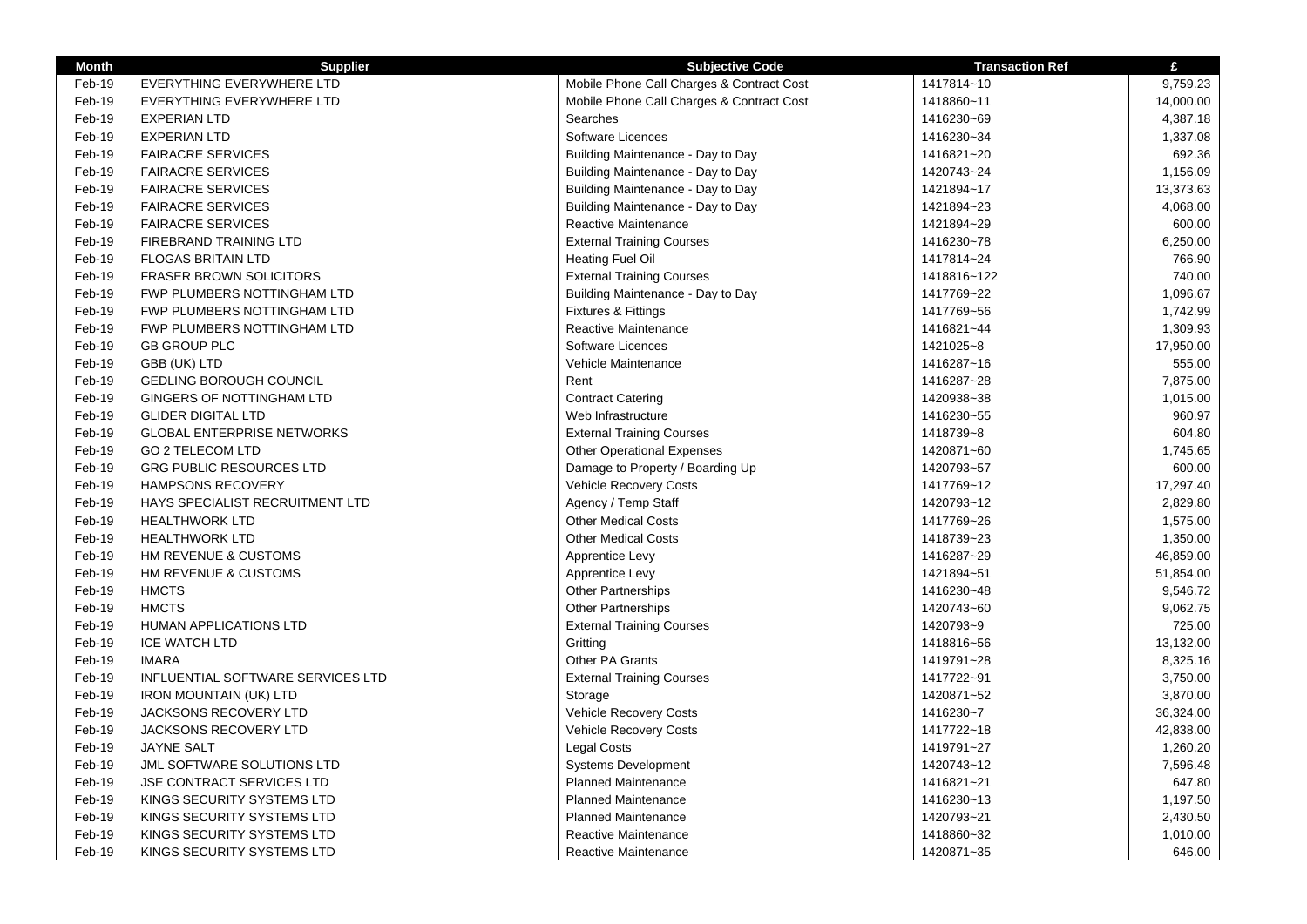| <b>Month</b> | <b>Supplier</b>                                       | <b>Subjective Code</b>                  | <b>Transaction Ref</b> | £            |
|--------------|-------------------------------------------------------|-----------------------------------------|------------------------|--------------|
| Feb-19       | KINGS SECURITY SYSTEMS LTD                            | Reactive Maintenance                    | 1420871~63             | 615.00       |
| Feb-19       | KONICA MINOLTA BUSINESS SOLUTIONS (UK) LTD            | Photocopier Machines Running Costs      | 1419791~13             | 1,473.99     |
| Feb-19       | KUL MAHAY ASSOCIATES LTD                              | Conference & Seminar Fees               | 1421768~31             | 600.00       |
| Feb-19       | KUL MAHAY ASSOCIATES LTD                              | <b>External Training Courses</b>        | 1421991~19             | 600.00       |
| Feb-19       | LAMBERT SMITH HAMPTON LTD                             | <b>Consultants Fees</b>                 | 1421768~18             | 17,732.00    |
| Feb-19       | <b>LYON EQUIPMENT LTD</b>                             | <b>Professional Fees</b>                | 1418739~18             | 1,341.24     |
| Feb-19       | <b>MAZARS LLP</b>                                     | <b>Internal Audit Fee</b>               | 1417722~34             | 4,381.00     |
| Feb-19       | MEHLER VARIO SYSTEM GMBH                              | Clothing & Uniforms                     | 1416230~15             | 710.00       |
| Feb-19       | MEHLER VARIO SYSTEM GMBH                              | Clothing & Uniforms                     | 1416287~14             | 2,130.00     |
| Feb-19       | MEHLER VARIO SYSTEM GMBH                              | Clothing & Uniforms                     | 1417769~17             | 1,004.50     |
| Feb-19       | MEHLER VARIO SYSTEM GMBH                              | Clothing & Uniforms                     | 1418739~10             | 2,840.00     |
| Feb-19       | MEHLER VARIO SYSTEM GMBH                              | Clothing & Uniforms                     | 1418860~21             | 710.00       |
| Feb-19       | MILLER FREEMAN AND SONS (NOTTINGHAM) LTD              | <b>Planned Maintenance</b>              | 1420743~54             | 934.60       |
| Feb-19       | MITIE GROUP PLC                                       | Police Surgeons / Clinicians            | 1418739~12             | 86,640.33    |
| Feb-19       | <b>MIVEN LTD</b>                                      | Service Charge                          | 1417722~87             | 270,971.56   |
| Feb-19       | NATIONAL JUSTICE MUSEUM                               | <b>Other Partnerships</b>               | 1418739~26             | 10,000.00    |
| Feb-19       | NATIONAL JUSTICE MUSEUM                               | Specific Grants awarded                 | 1416821~69             | 20,000.00    |
| Feb-19       | NATIONAL MONITORING                                   | Covert Alarms Installation & Monitoring | 1416821~59             | 3,987.16     |
| Feb-19       | NATIONAL OFFENDER MANAGEMENT SERVICES                 | Other Partnerships                      | 1416287~27             | 75,575.51    |
| Feb-19       | <b>NCC PENSION FUND</b>                               | Pension Strain                          | 1420938~22             | 12,031.21    |
| Feb-19       | <b>NCC PENSION FUND</b>                               | Pension Strain                          | 1421768~24             | 107,489.52   |
| Feb-19       | NEOPOST LTD                                           | <b>Other Operational Expenses</b>       | 1416727~26             | 8,972.40     |
| Feb-19       | <b>NLA MEDIA ACCESS LTD</b>                           | Other IT Costs                          | 1418739~29             | 1,622.00     |
| Feb-19       | NOTTINGHAM CITY COUNCIL                               | Service Charge                          | 1420793~88             | 65,100.00    |
| Feb-19       | NOTTINGHAM COACHES LTD                                | <b>External Training Courses</b>        | 1420871~9              | 2,750.00     |
| Feb-19       | NOTTINGHAMSHIRE AND CITY OF NOTTINGHAM FIRE AUTHORITY | Electricity                             | 1417769~18             | 706.24       |
| Feb-19       | NOTTINGHAMSHIRE SEXUAL VIOLENCE SUPPORT SERVICES      | Other PA Grants                         | 1417722~105            | 66,504.26    |
| Feb-19       | NOTTINGHAMSHIRE SEXUAL VIOLENCE SUPPORT SERVICES      | Other PA Grants                         | 1417722~109            | 29,377.50    |
| Feb-19       | <b>OPTIONS</b>                                        | <b>Contract Catering</b>                | 1417769~40             | 1,775.90     |
| Feb-19       | <b>OPTIONS</b>                                        | <b>Contract Catering</b>                | 1417769~61             | 726.70       |
| Feb-19       | ORBIS PROTECT LTD                                     | Damage to Property / Boarding Up        | 1416287~36             | 652.70       |
| Feb-19       | ORBIS PROTECT LTD                                     | <b>Decontamination Costs</b>            | 1420793~111            | 1,490.00     |
| Feb-19       | <b>OXFORD UNIVERSITY PRESS</b>                        | Police Cones & Traffic Signs            | 1418860~54             | 2,565.00     |
| Feb-19       | PARK PLACE TECHNOLOGIES LTD                           | Hardware - maintenance                  | 1420743~9              | 33,126.96    |
| Feb-19       | PENNA PLC                                             | Publicity                               | 1420743~48             | 670.00       |
| Feb-19       | PERSONNEL HYGIENE SERVICES LTD                        | <b>Annual Servicing</b>                 | 1417722~71             | 2,611.00     |
| Feb-19       | PERSONNEL HYGIENE SERVICES LTD                        | <b>Clinical Waste</b>                   | 1418816~71             | 987.80       |
| Feb-19       | PERSONNEL HYGIENE SERVICES LTD                        | <b>Other Operational Expenses</b>       | 1416230~12             | 1,847.36     |
| Feb-19       | PFOA WELFARE SERVICES LTD                             | <b>Professional Fees</b>                | 1416230~20             | 9,083.34     |
| Feb-19       | POLICE AND CRIME COMMISSIONER FOR CHESHIRE            | <b>Collaboration service</b>            | 1420743~64             | 1,155,863.71 |
| Feb-19       | POLICE AND CRIME COMMISSIONER FOR DERBYSHIRE          | Collaboration service                   | 1420743~15             | 670,788.30   |
| Feb-19       | POLICE AND CRIME COMMISSIONER FOR DERBYSHIRE          | <b>Collaboration service</b>            | 1420743~16             | 215,274.15   |
| Feb-19       | POLICE AND CRIME COMMISSIONER FOR DERBYSHIRE          | <b>Mutual Aid</b>                       | 1420743~128            | 449,882.40   |
| Feb-19       | POLICE AND CRIME COMMISSIONER FOR HERTFORDSHIRE       | <b>Other Third Party Payments</b>       | 1421991~34             | 1,885.00     |
| Feb-19       | POLICE AND CRIME COMMISSIONER FOR KENT                | <b>External Training Courses</b>        | 1420871~58             | 8,160.00     |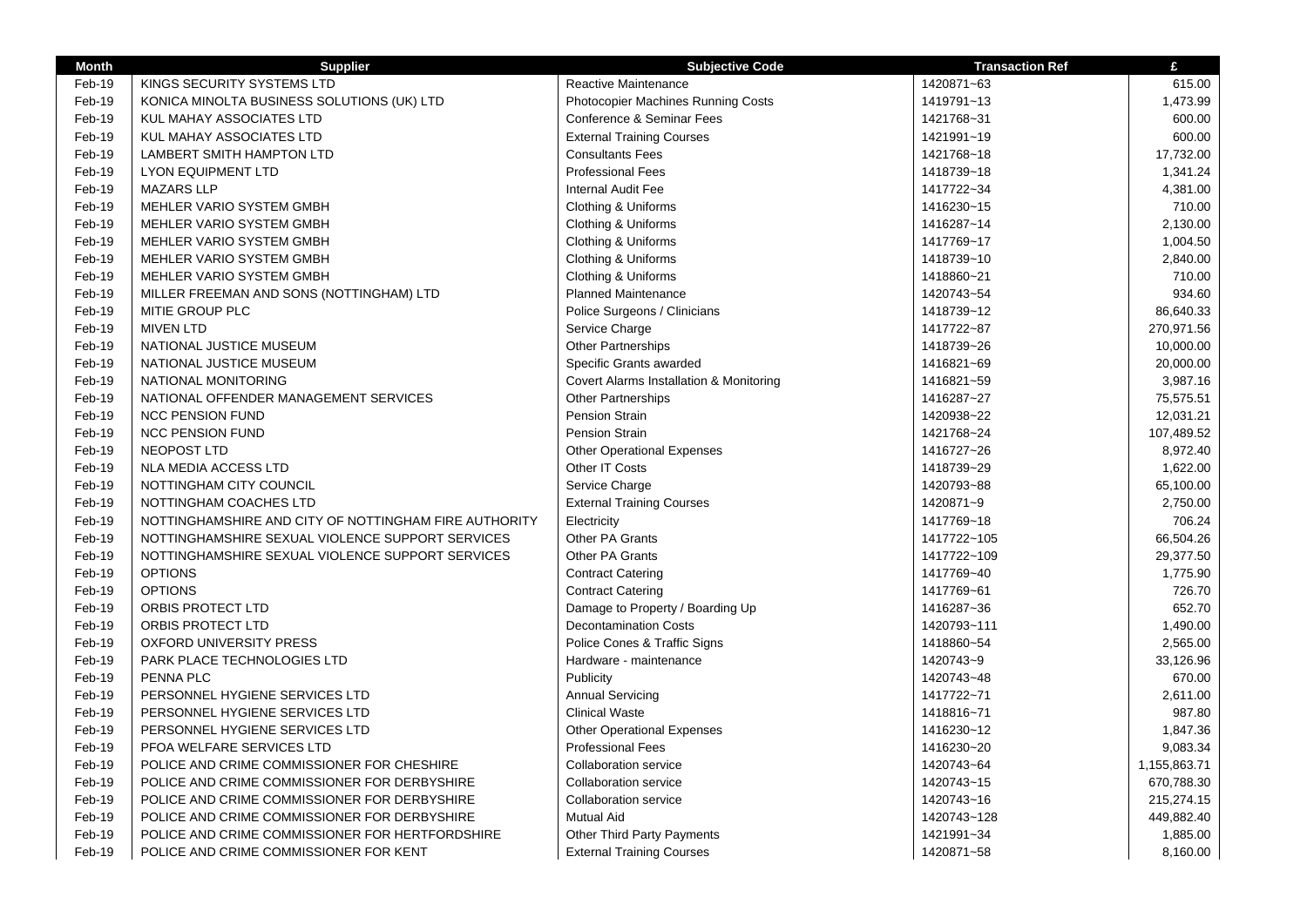| <b>Month</b> | <b>Supplier</b>                                    | <b>Subjective Code</b>             | <b>Transaction Ref</b> | £          |
|--------------|----------------------------------------------------|------------------------------------|------------------------|------------|
| Feb-19       | POLICE AND CRIME COMMISSIONER FOR KENT             | <b>External Training Courses</b>   | 1421894~53             | 16,320.00  |
| Feb-19       | POLICE AND CRIME COMMISSIONER FOR NORTHAMPTONSHIRE | <b>Consultants Fees</b>            | 1420793~118            | 274,705.99 |
| Feb-19       | POLICE AND CRIME COMMISSIONER FOR NORTHAMPTONSHIRE | <b>External Training Courses</b>   | 1417769~6              | 2,833.33   |
| Feb-19       | POLICE AND CRIME COMMISSIONER FOR NORTHAMPTONSHIRE | <b>External Training Courses</b>   | 1420793~103            | 675.00     |
| Feb-19       | POLICE AND CRIME COMMISSIONER FOR NORTHAMPTONSHIRE | <b>External Training Courses</b>   | 1420793~48             | 49,500.00  |
| Feb-19       | POLICE AND CRIME COMMISSIONER FOR NORTHAMPTONSHIRE | <b>External Training Courses</b>   | 1420871~58             | 7,350.00   |
| Feb-19       | POLICE AND CRIME COMMISSIONER FOR NORTHAMPTONSHIRE | <b>External Training Courses</b>   | 1421991~11             | 675.00     |
| Feb-19       | POLICE AND CRIME COMMISSIONER FOR WEST MIDLANDS    | <b>External Training Courses</b>   | 1418739~35             | 500.00     |
| Feb-19       | POLICE AND CRIME COMMISSIONER FOR WEST MIDLANDS    | Subsistence                        | 1421894~66             | 3,363.36   |
| Feb-19       | POLICE AND CRIME COMMISSIONER FOR WEST YORKSHIRE   | <b>Other Partnerships</b>          | 1420938~20             | 8,093.55   |
| Feb-19       | POST OFFICE LTD                                    | Road Fund Licences                 | 1417722~86             | 545.00     |
| Feb-19       | PRAECEDO BUSINESS SOLUTIONS LTD                    | <b>Consultants Fees</b>            | 1420793~118            | 15,290.00  |
| Feb-19       | PREMIER PETS HOTEL                                 | Police Dogs - Feed/kennelling/vets | 1417814~6              | 3,823.40   |
| Feb-19       | PROF S AL-SARRAJ                                   | <b>Collaboration service</b>       | 1420743~122            | 2,200.00   |
| Feb-19       | PROF S AL-SARRAJ                                   | Pathologists Fees                  | 1416821~51             | 6,600.00   |
| Feb-19       | PS ADMINISTRATION LTD                              | <b>Professional Fees</b>           | 1420938~25             | 17,854.00  |
| Feb-19       | QA LTD                                             | <b>Consultants Fees</b>            | 1420938~19             | 1,698.84   |
| Feb-19       | QA LTD                                             | <b>Minor Systems</b>               | 1417814~32             | 2,818.15   |
| Feb-19       | RELIANCE HIGH TECH LTD                             | <b>Annual Servicing</b>            | 1416230~54             | 2,242.83   |
| Feb-19       | <b>RELIANCE HIGH TECH LTD</b>                      | <b>Annual Servicing</b>            | 1421991~32             | 2,242.83   |
| Feb-19       | RELIANCE HIGH TECH LTD                             | Building Maintenance - Day to Day  | 1416230~16             | 2,192.20   |
| Feb-19       | <b>RELIANCE HIGH TECH LTD</b>                      | Planned Maintenance                | 1416230~13             | 556.25     |
| Feb-19       | <b>RELIANCE HIGH TECH LTD</b>                      | <b>Planned Maintenance</b>         | 1416230~31             | 1,176.25   |
| Feb-19       | <b>RELIANCE HIGH TECH LTD</b>                      | <b>Planned Maintenance</b>         | 1420793~56             | 1,721.42   |
| Feb-19       | RELIANCE HIGH TECH LTD                             | Reactive Maintenance               | 1416230~47             | 850.60     |
| Feb-19       | RELIANCE HIGH TECH LTD                             | Reactive Maintenance               | 1418816~65             | 624.25     |
| Feb-19       | RICHARD DAVID EVANS                                | Police Dogs - purchase             | 1416230~53             | 600.00     |
| Feb-19       | RICHFORD MOTOR SERVICES LTD                        | Vehicle Recovery Costs             | 1420871~12             | 10,250.00  |
| Feb-19       | ROYAL MAIL GROUP PLC                               | Postage Costs                      | 1420743~59             | 5,213.35   |
| Feb-19       | ROYAL MAIL GROUP PLC                               | Postage Costs                      | 1420871~37             | 4,625.14   |
| Feb-19       | S K CONSULTANCY LTD                                | <b>Professional Fees</b>           | 1420938~40             | 1,540.00   |
| Feb-19       | SAMANTHA LEEK                                      | Legal Costs                        | 1420743~17             | 6,800.00   |
| Feb-19       | <b>SECOND ELEMENT LTD</b>                          | <b>Annual Servicing</b>            | 1420793~83             | 1,374.00   |
| Feb-19       | SECURITY PLUS LTD                                  | <b>Professional Fees</b>           | 1420793~87             | 500.00     |
| Feb-19       | SERJEANTS INN CHAMBERS                             | Legal Costs                        | 1418816~38             | 3,400.00   |
| Feb-19       | SLATER ELECTRICAL SERVICES LTD                     | <b>Other Operational Expenses</b>  | 1421894~39             | 846.00     |
| Feb-19       | SOLO SERVICE GROUP LTD                             | <b>Contract Cleaning</b>           | 1416287~13             | 45,044.00  |
| Feb-19       | SONIC COMMUNICATIONS (INTERNATIONAL) LTD           | <b>Other Operational Expenses</b>  | 1420743~124            | 3,464.66   |
| Feb-19       | SONIC COMMUNICATIONS (INTERNATIONAL) LTD           | <b>Professional Fees</b>           | 1420743~72             | 525.00     |
| Feb-19       | SP SERVICES UK LTD                                 | <b>External Training Courses</b>   | 1421894~10             | 2,368.16   |
| Feb-19       | SPACEWISE                                          | <b>Catering Equipment</b>          | 1420871~39             | 1,209.00   |
| Feb-19       | SPANSET LTD                                        | <b>External Training Courses</b>   | 1416821~49             | 630.00     |
| Feb-19       | SPECIALIST COMPUTER CENTRES PLC                    | Other IT Costs                     | 1416821~7              | 6,703.00   |
| Feb-19       | <b>SRCL LTD</b>                                    | <b>Waste Disposal</b>              | 1420871~25             | 1,616.84   |
| Feb-19       | STARTRAQ (UK) LTD                                  | Licence Fees                       | 1418860~40             | 8,012.00   |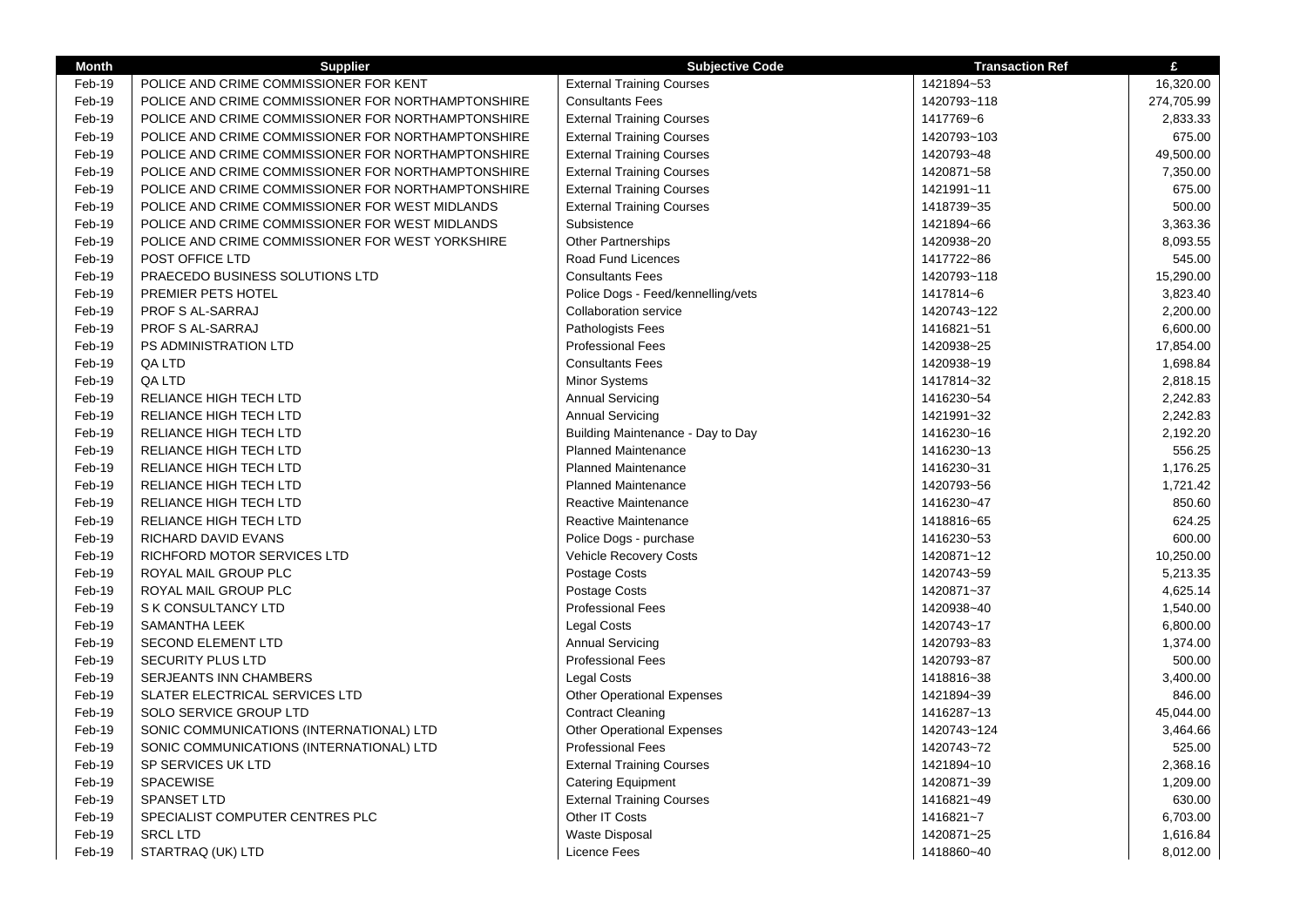| <b>Month</b> | <b>Supplier</b>                        | <b>Subjective Code</b>                          | <b>Transaction Ref</b> | £          |
|--------------|----------------------------------------|-------------------------------------------------|------------------------|------------|
| Feb-19       | STARTRAQ (UK) LTD                      | Software Licences                               | 1420793~53             | 2,809.61   |
| Feb-19       | SYSTEM Q LTD                           | Hardware - purchase                             | 1420743~14             | 651.00     |
| Feb-19       | <b>SYSTEMAIR LTD</b>                   | <b>Planned Maintenance</b>                      | 1419791~20             | 633.75     |
| Feb-19       | <b>T &amp; S HEATING LTD</b>           | Reactive Maintenance                            | 1420743~62             | 611.00     |
| Feb-19       | TELEPHONE TECHNOLOGY LTD               | Mobile Phone Call Charges & Contract Cost       | 1416821~12             | 1,586.40   |
| Feb-19       | TELE-PRODUCTS LTD                      | <b>Planned Maintenance</b>                      | 1416727~15             | 542.95     |
| Feb-19       | TELE-TRAFFIC (UK) LTD                  | <b>Other Operational Expenses</b>               | 1416821~40             | 747.00     |
| Feb-19       | TETRA SCENE OF CRIME LTD               | Maintenance/Consumables Specialist Op Equipment | 1417769~11             | 1,398.25   |
| Feb-19       | TETRA SCENE OF CRIME LTD               | <b>Other Medical Costs</b>                      | 1416821~52             | 1,850.00   |
| Feb-19       | TETRA SCENE OF CRIME LTD               | <b>Other Medical Costs</b>                      | 1417769~41             | 1,850.00   |
| Feb-19       | TETRA SCENE OF CRIME LTD               | <b>Other Medical Costs</b>                      | 1420793~104            | 555.00     |
| Feb-19       | TETRA SCENE OF CRIME LTD               | <b>Professional Fees</b>                        | 1417769~52             | 2,590.00   |
| Feb-19       | THE APPROPRIATE ADULT SERVICE LTD      | <b>Witness Expenses</b>                         | 1421025~37             | 4,144.00   |
| Feb-19       | THEBIGWORD INTERPRETING SERVICES LTD   | <b>Interpreters Fees</b>                        | 1419791~19             | 2,174.79   |
| Feb-19       | THINK DIFFERENT EVENTS LTD             | <b>External Training Courses</b>                | 1420793~9              | 660.00     |
| Feb-19       | THOMAS JACKS LTD                       | <b>Crime Prevention Equipment</b>               | 1417722~101            | 11,361.00  |
| Feb-19       | <b>THOMAS JACKS LTD</b>                | <b>Crime Prevention Equipment</b>               | 1418860~49             | 13,188.00  |
| Feb-19       | <b>TIMETOOLS LTD</b>                   | Hardware - purchase                             | 1416230~6              | 819.00     |
| Feb-19       | <b>TRADE UK</b>                        | Fixtures & Fittings                             | 1417722~94             | 999.98     |
| Feb-19       | <b>TRADITION (UK) LTD</b>              | Brokers & Claim Handling Fees                   | 1421025~31             | 2,506.85   |
| Feb-19       | TRUVELO (UK) LTD                       | Maintenance/Consumables Specialist Op Equipment | 1416821~10             | 1,984.00   |
| Feb-19       | TRUVELO (UK) LTD                       | <b>Professional Fees</b>                        | 1421894~42             | 2,976.00   |
| Feb-19       | UK TOOL HIRE LTD                       | Hire of Transport - Operational                 | 1417722~99             | 1,024.20   |
| Feb-19       | UNIVERSITY OF LEICESTER                | Pathologists Fees                               | 1420793~117            | 2,612.00   |
| Feb-19       | UNIVERSITY OF LEICESTER                | Pathologists Fees                               | 1420793~60             | 2,612.00   |
| Feb-19       | UNIVERSITY OF LEICESTER                | Pathologists Fees                               | 1420793~64             | 7,836.00   |
| Feb-19       | UNIVERSITY OF LEICESTER                | Pathologists Fees                               | 1420793~71             | 2,642.50   |
| Feb-19       | UNIVERSITY OF LEICESTER                | Pathologists Fees                               | 1420871~46             | 2,612.00   |
| Feb-19       | UNIVERSITY OF LEICESTER                | Pathologists Fees                               | 1420938~26             | 653.00     |
| Feb-19       | UNIVERSITY OF LEICESTER                | Pathologists Fees                               | 1421768~27             | 2,612.00   |
| Feb-19       | VBCS                                   | Furniture                                       | 1420871~22             | 1,030.00   |
| Feb-19       | <b>VENSON NOTTS LTD</b>                | Upkeep of Transport & Plant                     | 1418816~80             | 42,789.44  |
| Feb-19       | <b>VENSON NOTTS LTD</b>                | <b>Vehicle Repairs</b>                          | 1418816~68             | 126,916.50 |
| Feb-19       | <b>VENSON NOTTS LTD</b>                | Venson DSAF                                     | 1418816~81             | 101,261.24 |
| Feb-19       | <b>VENSON NOTTS LTD</b>                | Venson DSAF                                     | 1420960~5              | 122,625.58 |
| Feb-19       | <b>VENSON NOTTS LTD</b>                | Venson PPM                                      | 1420960~4              | 131,187.68 |
| Feb-19       | VEOLIA ENVIRONMENTAL SERVICES (UK) LTD | <b>Waste Disposal</b>                           | 1416821~54             | 1,265.00   |
| Feb-19       | VEOLIA ENVIRONMENTAL SERVICES (UK) LTD | <b>Waste Disposal</b>                           | 1420743~74             | 3,875.75   |
| Feb-19       | VEOLIA ENVIRONMENTAL SERVICES (UK) LTD | <b>Waste Disposal</b>                           | 1421768~16             | 4,277.10   |
| Feb-19       | VIRGIN MEDIA BUSINESS LTD              | Mobile Phone Call Charges & Contract Cost       | 1420793~15             | 22,767.25  |
| Feb-19       | VIRGIN MEDIA BUSINESS LTD              | Network Management                              | 1420743~8              | 644.63     |
| Feb-19       | VIRGIN MEDIA BUSINESS LTD              | Network Management                              | 1420938~5              | 775.08     |
| Feb-19       | <b>VISAV LTD</b>                       | <b>Professional Fees</b>                        | 1420793~31             | 4,800.00   |
| Feb-19       | <b>VODAFONE CORPORATE LTD</b>          | Mobile Phone Call Charges & Contract Cost       | 1420938~10             | 3,724.20   |
| Feb-19       | <b>VODAFONE CORPORATE LTD</b>          | Mobile Phone Call Charges & Contract Cost       | 1421991~15             | 1,109.53   |